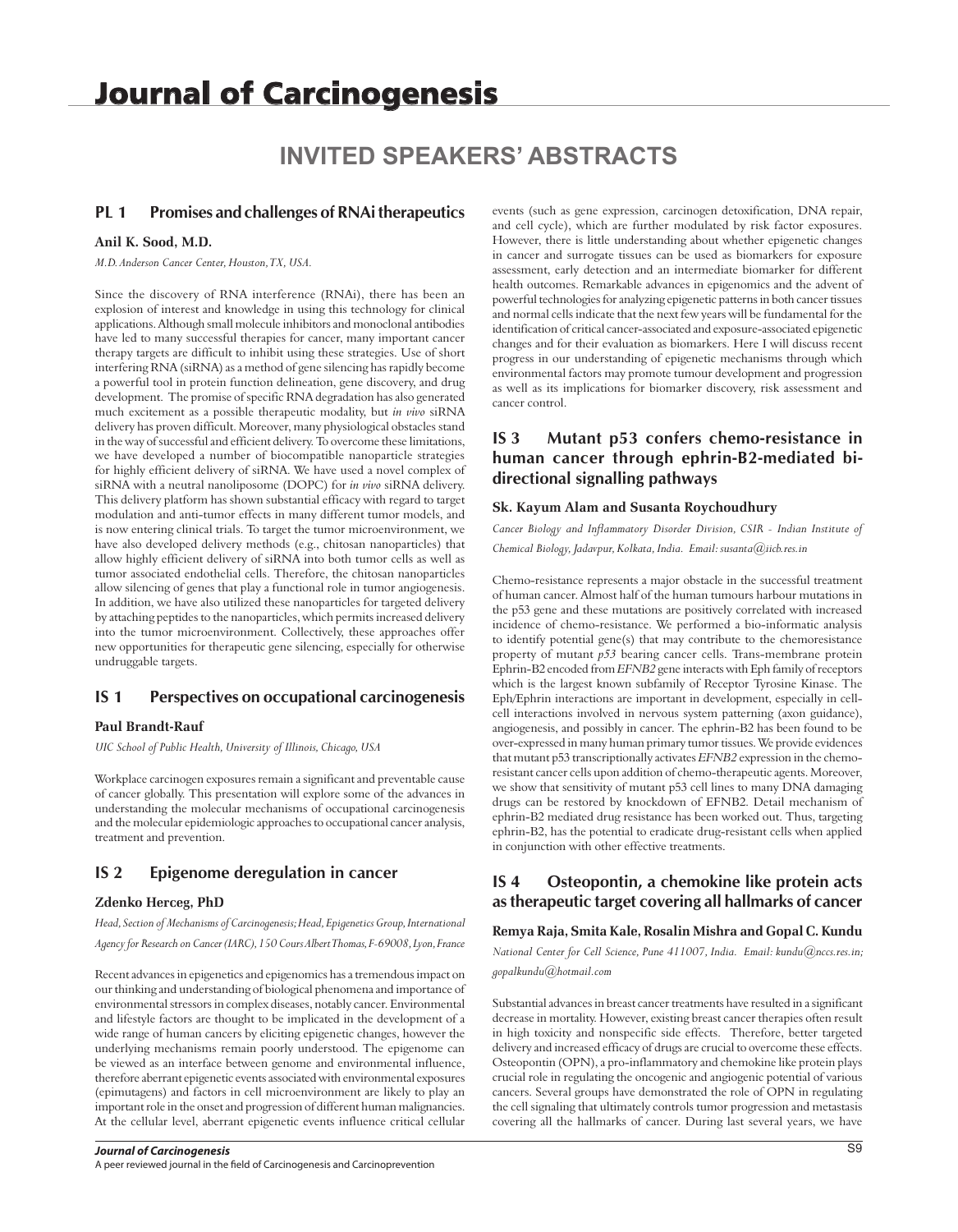demonstrated that both tumor and stroma-derived OPN regulate tumor growth and angiogenesis through induction of COX-2, uPA and VEGF expressions and activation of matrix metalloproteinase (MMP) in breast and other cancers. Our data revealed that OPN regulates p70S6 kinase dependent ICAM-1 expression and JAK/STAT3 signaling leading to tumor growth in breast cancer. Our recent data showed that OPN controls HIF-1alpha dependent VEGF expression and breast tumor angiogenesis. In addition, we have demonstrated that OPN activated macrophages play crucial role in melanoma progression and angiogenesis. Thus targeting OPN and its regulated signaling network could be novel therapeutic strategy for the management of cancers.

Selected Recent Publications (Kundu Laboratory)

- 1. Jain S, Chakraborty G and Kundu GC: The Crucial Role of cyclooxygenase-2 in osteopontin-induced PKCα/c-Src/IKKα/β dependent prostate tumor progression and angiogenesis. Cancer Research, 66 (13), 6638-6648, 2006 (IF: 9.4).
- 2. Chakraborty G, Jain S and Kundu GC: Osteopontin promotes VEGF dependent breast tumor growth and angiogenesis via autocrine and paracrine mechanisms. Cancer Research, 68 (1), 152-161, 2008 (IF: 9.4).
- 3. Jain S, Chakraborty G, Raja R, Kale S, and Kundu GC: Prostaglandin E2 regulates tumor angiogenesis in prostate cancer. Cancer Research, 68(19):7750–7759, 2008 (IF: 9.4).
- 4. Behera R, Kumar V, Lohite K, Karnik S and Kundu GC: Activation of JAK2/STAT3 signaling by osteopontin promotes tumor growth in human breast cancer cells. Carcinogenesis, 31 (2), 192-200, 2010 (IF: 5.6).
- 5. Ahmed M and Kundu GC: Osteopontin selectively regulates p70S6K/ mTOR phosphorylation leading to NF-kappa B dependent AP-1 mediated ICAM-1 expression in breast cancer cells. Molecular Cancer 9(1), 101, 2010 (IF: 5.2).
- 6. Sharma P, Kumar S and Kundu GC: Transcriptional regulation of human osteopontin promoter by histone deacetylase inhibitor, trichostatin A in cervical cancer cells. Molecular Cancer, 9(1), 178, 2010 (IF: 5.2).
- 7. Kumar V, Behera R, Lohite K, Karnik S and Kundu GC: p38 Kinase is Crucial for Osteopontin-induced Furin Expression that Supports Cervical Cancer Progression. Cancer Research, 70 (24), 10381-10391, 2010 (IF: 9.4).
- 8. Panda JJ, Kaul A, Kumar S, Alam S, Mishra AK, Kundu GC, Chauhan VS: Modified dipeptide-based nanoparticles: vehicles for targeted tumor drug delivery; Nanomedicine (Lond). 2013 Feb 12. [Epub ahead of print] (IF: 6.8)
- 9. Raja R, Kale S, Thorat D, Gowrishankar S, Lohite K, Mane A, Karnik S, Kundu GC: Hypoxia driven osteopontin contributes to breast tumor growth through modulation of HIF1α-mediated VEGF dependent angiogenesis. Oncogene. 2014 Apr 17;33(16):2053-64. doi: 10.1038/ onc.2013.171. Epub 2013 Jun 3. (IF: 8.6).
- 10. Kale S, Raja R, Thorat D, Gowrishankar S, Patil TV and Kundu GC: Osteopontin signaling upregulates cyclooxygenase-2 expression in tumor-associated macrophages leading to enhanced angiogenesis and melanoma growth via  $\alpha$ 9 $\beta$ 1 integrin. Oncogene. 2014 May 1;33(18):2295-306. doi: 10.1038/onc.2013.184. Epub 2013 Jun 3. (IF: 8.6).
- 11.Mishra R, Thorat D, Soundararajan G, Pradhan SJ, Chakraborty G, Lohite K, Karnik S and G C Kundu GC: Semaphorin 3A upregulates FOXO 3a-dependent MelCAM expression leading to attenuation of breast tumor growth and angiogenesis. Oncogene, 2014. (IF: 8.6)

# **IS 5 Unraveling the intercellular signaling networks that lead to tumor stroma formation**

### **Colin Jamora, Tuan-Lin Tan, Manado Nakasaki**

*IFOM-inStem Joint Research Laboratory, Centre for Inflammation and Tissue Homeostasis, Institute for Stem Cell Biology and Regenerative Medicine, Bangalore, India*

The cells and proteins surrounding a tumor, collectively known as the tumor stroma, are increasingly being appreciated for the crucial roles they play in tumor growth and metastasis. Tumorigenesis and dissemination are therefore dependent upon a network of signals exchanged between cancer cells, inflammatory cells, blood vessels, activated fibroblasts and extracellular matrix (ECM) proteins. Despite the emergence of the tumor stroma as the next battleground in the fight against cancer, surprisingly little is known about the biology of this microenvironment. This is of particular significance in light of recent observations that interactions between the tumor and its microenvironment are the basis for anticancer drug resistance. A central player in the reactive tumor stroma is the carcinoma associated fibroblasts (CAFs) that orchestrate the behavior of immune cells, vasculature, and carcinoma cells as well as the organization of the ECM. The etiology of the CAFs is still a matter debate and the mechanism of their activation is only superficially understood. We address this open question using a mouse model engineered to overexpress the transcription factor Snail in epidermal keratinocytes. Interestingly, this transgenic mouse model recapitulates the cardinal features of squamous cell carcinoma of the skin, including the activation of dermal fibroblasts into cells resembling CAFs. Contrary to its role in embryonic development, the Snail transgene stimulates the crosstalk between epidermal keratinocytes and underlying dermal fibroblasts rather than inducing an epithelial-mesenchymal transition (EMT). We found that mindin/spondin-2 is one mediator of this intracellular crosstalk and is responsible for the initiation of cutaneous inflammation and the development of the tumor stroma.

# **IS 6 Prostate cancer stem cells: molecular regulation and clinical relevance**

### **Dean G. Tang, Ph.D.**

*The University of Texas M.D Anderson Cancer Center, Department of Molecular Carcinogenesis, Science Park, 1808 Park Rd. 1C, Smithville, TX 78957, USA. Email: dtang@mdanderson.org*

Recent work suggests that most human tumors harbor self-renewing stem cell-like cancer cells functionally termed cancer stem cells or CSCs (1). The abundance of CSC varies in different tumors and at different stages. There is strong evidence that CSCs are relatively quiescent and intrinsically resistant to stand-of-care anti-cancer therapies. Our lab has been employing prostate cancer as a model to elucidate the basic principles that govern CSC development. Our work (2-9) has revealed that human prostate CSCs (PCSCs) largely reside in the undifferentiated (i.e., PSA-<sup>10</sup>) PCa cell population, and are intrinsically resistant to androgen-deprivation therapy as well as chemotherapeutic drugs. RNA-Seq analysis demonstrates that the PSA-<sup>1</sup><sup>o</sup> PCa cells preferentially express genes associated with DNA damage repair, stem cell functions, epigenetic regulation, and neural development. 5-20% PSA-/lo PCa cells can undergo authentic asymmetric cell division generating differentiated PSA<sup>+</sup> cells. The PSA<sup>-/lo</sup> PCSC pool is heterogeneous containing many subsets of more tumorigenic cells. Unbiased miRNA library screenings have uncovered multiple tumor-suppressive microRNAs, including miR-34a (6), let-7 (9), miR-128 (10), and miR-141 in different subpopulations of PCSCs. Systemic delivery of some of these miRNAs inhibited tumor regeneration as well as metastasis and extended the lives of tumor-bearing animals. These results suggest that several key tumor-suppressive miRNAs are coordinately downregulated in CSCs to regulate their biological properties and these tumor-suppressive miRNAs can be explored as novel replacement therapeutics targeting CSCs (7).

### References

- 1. Tang DG. Cell Res. 2012, 22:457-472.
- 2. Patrawala L, et al. Cancer Res. 2005, 65: 6207-6219.
- 3. Patrawala L, et al. Oncogene 2006, 25: 1696-1708.
- 4. Jeter C, et al. Stem Cells 2009, 27:993-1005.
- 5. Laffin B and Tang DG. Cell Stem Cell 2010, 7:639-640.
- 6. Liu C, et al. Nature Med. 2011, 17:211-215.
- 7. Liu C, et al. Cancer Res. 71: 5950-5954, 2011.
- 8. Qin J, et al. Cell Stem Cell 2012, 10:556-569.
- 9. Liu C, et al. Cancer Res. 2012, 72:3393-3404.
- 10. Jin M, et al. Cancer Res. 2014, *in press*.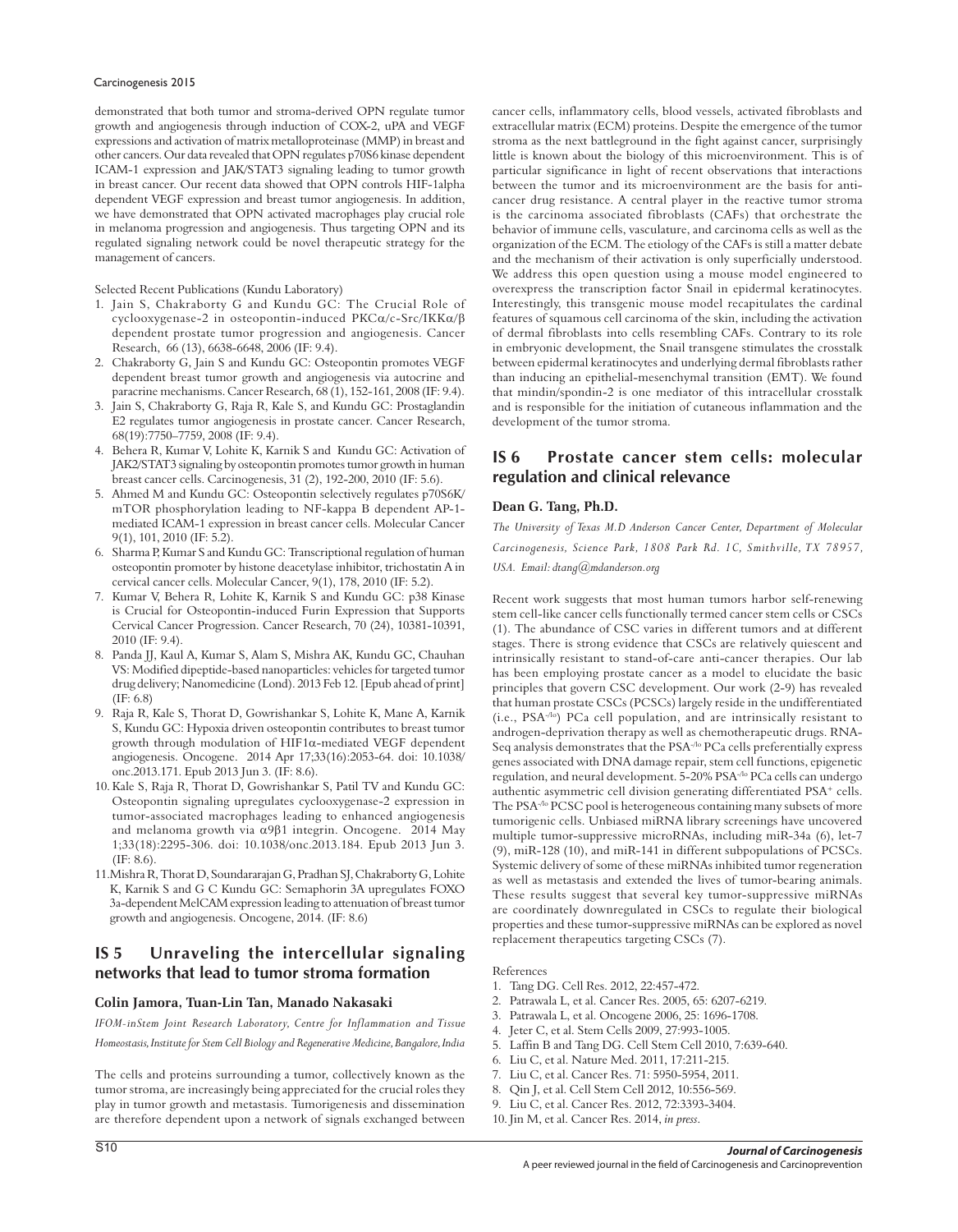# **IS 7 Proteasome activity is dispensable for the degradation of PML-RARA: efficacy of bortezomib along with arsenic trioxide in the treatment of ATO sensitive and resistant acute promyelocytic leukemia**

### **Vikram Mathews**

*CMC Vellore, India*

Acute promyelocytic leukemia (APL) is characterized by a reciprocal translocation, t(15;17) that leads to rearrangement of *PML* and *RARA* genes such that chimeric onco-protein PML-RARA is generated which is leukemogenic. Arsenic trioxide (ATO) has proven efficacy in the management of APL even as a single agent. Degradation of PML-RARA onco-protein upon treatment with arsenic trioxide (ATO) is predominantly mediated by the proteasome complex. Reports suggest that in relapsed APL patients who were treated upfront with ATO, mutations in the B2 domain of *PML* in *PML*-*RARA* gene are involved in resistance to ATO. These mutations predict a poor clinical outcome in spite of subsequent combination of ATO with chemotherapy (NEJM 2014). We had previously reported that Bortezomib (Bo), a proteasome inhibitor, was able to synergize with ATO by inducing apoptosis through increased levels of ROS and up regulation of the UPR pathway. The degradation of PML-RARA when Bo combined with ATO correlated with the level of up regulation of the autophagy pathway (*Blood*. 2012;120 ,3552). We further evaluated the mechanism of degradation of PML-RARA when ATO was combined with Bo and the effect of this combination on resistant cell lines, a mouse model and in relapsed patients. We generated in-house ATO resistant NB4 cell lines (NB4EV-ASR1, ASR2 and ASR3). In NB4EV-ASR1 we confirmed the presence of A216V mutation in the *PML B2* domain (previously reported to be involved in ATO resistance) while the other 2 clones did not have this or any other mutation in *PML-RARA*. We noted an increase in the baseline proteasomal activity in all the resistant cell lines when compared to naïve NB4 cells (n=3; data not shown). The combination of ATO and Bo induced a significant apoptosis in all the resistant cells similar to naïve NB4 cells (Figure 1A:  $n=4$ : Combination Index = 0.02). The mechanism of inducing apoptosis in the resistant cell lines was similar to naïve NB4 cells, as previously reported by us, and involved an increased level of ROS, decreased mitochondrial membrane potential, induction of UPR

#### Carcinogenesis 2015

and activation of caspase-3 (Figure 1B). We next evaluated PML-RARA degradation in NB4 naive cells treated with a combination of ATO+Bo. At 24 hours, there was an evidence of induction in autophagy as shown by LC3II formation using western blot technique which increased at 48 hours; this time point coincides with time at which maximum PML-RARA degradation occurred (Figure1C). Similar results were seen in the resistant cell lines (with and without mutation A216V). Blocking autophagy by 3-methyl adenine showed a partial inhibition in the degradation of PML-RARA. We have also observed that there is an accumulation of p62 (ubiquitin binding protein) at 24 hours and this was degraded by 48 hours suggests that accumulated ubiquitinated products were cleared by autophagy via p62 (Figure1D). At the transcript level we observed an increase expression of p62 associated proteins such as Alfy and NBR1 in the ATO+Bo treated cells (data not shown). In a co-immunoprecipitation experiment, p62 and LC3II proteins precipitated along with PML-RARA (figure 1E), this was further validated by immunofluorescence microscopy (data not shown). Knock down of p62 transcript by siRNA showed an accumulation of PML-RARA in the treated cells. In an APL transplanted mice model, combination of ATO and Bo prolonged the life span of the mice as illustrated in Figure1F. In this group there was a significant decrease in the leukemia burden evidenced by decreased leukemic cells in bone marrow, peripheral blood and spleen by flow cytometry, RQ-PCR and decreased spleen size on day +20. A reduction in the LIC was demonstrated by secondary transplants. We also observed that transplantation of bone marrow cells from the long term surviving mice post ATO+Bo therapy did not induce leukemia (Figure1G) and no transcripts of PML-RARA were detected in the recipients. A phase II clinical study combining Bo with ATO and chemotherapy has been initiated for patients with relapsed APL (NCT01950611). In this ongoing study 11 patients have been enrolled. The median age was 32 years. 7 were males. All patients achieved hematological remission and the median time to complete molecular remission was 42 days. The addition of Bo was well tolerated. None of the cases had evidence of significant neuropathy, worsening of coagulopathy, IC bleed or a differentiation syndrome. Long term follow up is awaited to comment on the efficacy of this combination. In conclusion, the mechanism of ATO+Bo synergy is multi-factorial and appears to be predominantly due to increase in ROS activity and upregulation of UPR pathway leading to apoptosis. In spite of proteasomal inhibition by addition of Bo with ATO, PML-RARA continues to be degraded and this is mediated by upregulation of autophagy pathway. ATO+Bo synergy was further confirmed



**Figure 1:** Synergistic effect of ATO and Bo in acute promyelocytic leukemia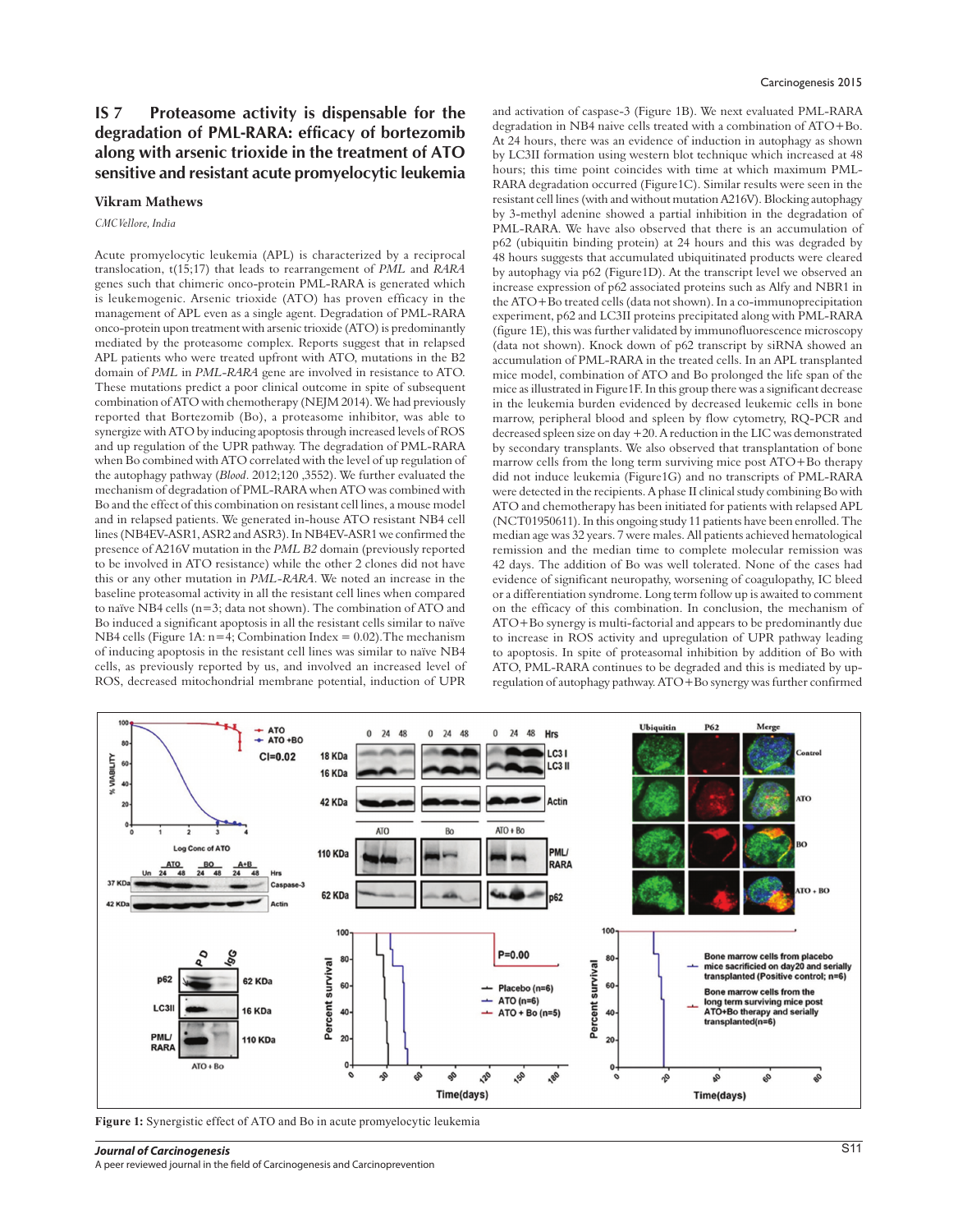in a pre-clinical model. This combination is also effective in ATO resistant cell lines with high levels of synergism.

# **PL 2 Immunotoxin therapy for cancer**

### **Raffit Hassan, M.D.**

*Center for Cancer Research, National Cancer Institute (NCI), Bethesda, USA.*

Immunotoxins are recombinant proteins that consist of a bacterial or plant toxin linked to an antibody to direct them to antigens that are highly expressed on tumor cells. These are extremely potent molecules that kill tumor cells by inhibiting protein synthesis. Our group has been working on making immunotoxins, using *Pseudomonas* exotoxin A, targeting the tumor differentiation antigen mesothelin that is highly expressed in many cancers including malignant mesothelioma, lung, pancreatic and ovarian adenocarcinoma. The first generation anti-mesothelin immunotoxin, SS1P has produced major cancer regressions in patients with treatment refractory mesothelioma and is now being evaluated in patients with pancreatic and lung cancer. Since immunotoxins are immunogenic proteins that limits retreatment of patients, our group has made second generation immunotoxins that are inherently less immunogenic by modifying the B and T cell epitopes of *Pseudomonas* exotoxin A. These molecules retain their anti-tumor activity and are less immunogenic in preclinical studies. One of these molecules, RG7787 is now being tested in the clinic in patients with advanced solid tumors expressing mesothelin.

### **IS 8 A novel self-lipid antigen targets human T cells against CD1c+ leukemias**

### **Gennaro De Libero**

*SIgN, A-STAR, Singapore and Department of Biomedicine, University of Basel, Switzerland*

T-cells that recognize tumor antigens represent an optimal source of TCR genes to use in T cell immunotherapy of tumors. An ideal tumor-specific TCR should recognize a conserved tumor-associated antigen presented by a non-polymorphic antigen-presenting molecule. We have identified selfreactive T-cells restricted to CD1c, a non-polymorphic antigen-presenting molecule expressed by a variety of leukemic cells. CD1c-reactive T-cells recognize a novel class of self-lipid antigens, that we identified as methyllysophosphatidic acids. These unique lipids are expressed in primary leukemia blasts and cell lines and are almost absent in non-transformed cells, suggesting tumor-dependent changes in lipid metabolism. CD1 molecules were found expressed in both primary leukemic blasts in both acute myeloid leukemia and B-cell acute lymphoblastic leukemia. In addition, CD1c self-reactive T-cells efficiently recognized CD1c+ leukemia cells whereas were poorly responsive to non-transformed CD1c-expressing cells. In a leukemia xenograft model, methyl-lysophosphatidic acid-specific T-cells protected NOD/scid mice against grafted CD1c+ human leukemia cells *in vivo*. The identification of a novel self-lipid antigens expressed in leukemia cells and the observed control of malignant cell growth by lipid-specific T-cells *in vivo* provide a new conceptual framework for leukemia immune surveillance and immunotherapy.

# **IS 9 Targeting stathmin: discovery of the Next Generation broad-spectrum anticancer drugs**

### **Lijun Sun**

*Harvard Medical School, Department of Surgery, Center for Drug Discovery and Translational Research, Beth Israel Deaconess Medical Center, Boston, MA, USA.* 

Stathmin (STMN1) is a microtubule destabilizing protein that plays an important role in mitotic spindle dynamics. STMN1 is a major regulator of cell proliferation and migration/invasion, as well as responses to well-known anti-microtubule drugs such as paclitaxel. Cancer cells overexpress STMN1 in order to sustain their rapid divisions and proliferations. STMN1 is also a

prognostic factor in predicting disease free survival rates for prostate, bladder, pancreatic, breast, endometrial cancer, esophageal adenocarcinoma, and leukemia. A unique property of STMN1 is that both positive and negative deviation from homeostasis states of its expression or phopshorylation results in blockage of cell cycle, yet the underlying mechanism is different. We hypothesize that disruption of the heightened STMN1 homeostasis in tumors leads to inhibition of growth and metastasis, thus representing a novel and attractive strategy for therapeutic intervention. We have generated a series of novel compounds that induced rapid mitotic catastrophe in prostate cancer cells but did not affect the morphology of normal epithelial cells. We further identified that the profound anticancer activity of these novel compounds was due to, at least in part, their selective modulation of STMN1. In this presentation we will provide an update on our on-going efforts aimed at characterizing the anticancer activities of the novel small molecules, as well as our plan to develop similar compounds as antitumor therapies.

# **IS 10 Targeting aberrant cellular bioenergetics in glioblastoma: implications in therapy**

### **Deobrat Dixit, Ruchi Ghildiyal, Fahim Ahmad and Ellora Sen**

*National Brain Research Centre, Manesar 122051, Haryana*

Tumor cells undergo extensive metabolic rewiring to maintain their heightened energy demands, arising from increased proliferative potential. This altered metabolic reprogramming involving a Warburg-like switch to aerobic glycolysis, alteration in the pentose phosphate pathway and lipid metabolism; offers a survival advantage to cancer cells. Aberrant metabolic state is associated with the poor prognosis of Glioblastoma multiforme (GBM) - the most malignant of brain tumors. Interestingly, de-differentiated glioma stem-like cells endowed with heightened tumorigenic potential and chemoresistance, possess a metabolic status distinct from that of differentiated glioma cells. Also, aberrant metabolic profile of glioma cells is concomitant with changes in biochemical/ signaling pathways and transcriptional networks. Our studies are focused on investigating how such aberrant circuitries regulate cellular bioenergetic homeostasis to affect glioma (i) cell survival and differentiation potential and (ii) resistance to apoptosis. Moreover, as targeting these aberrant signalling/ transcriptional circuitries could result in the development of new therapeutic modalities, efforts are also directed towards identifying potential anti-glioma targets with ability to modulate aberrant cellular bioenergetics.

### **IS 11 Biomarkers in gliomas**

### **Dr. Chitra Sarkar**

*Professor, Department of Pathology, All India Institute of Medical Sciences, New Delhi*

Diffuse gliomas are a heterogenous group of tumors and thus far, they have been classified based on their morphologic resemblance to normal glial cells, such as astrocytes, oligodendrocytes, etc., and on pathological grade. However, integration of genomic, transcriptomic, and morphologic data from numerous high throughput studies in recent years has shown that there is substantial diversity in biological behaviour within each of these morphologically defined entities, and identification of behaviourally distinct molecular subgroups has diagnostic, prognostic as well as therapeutic connotations. Most recently, the International Society of Neuropathology (ISN) has set down guidelines for incorporation of molecular biomarkers into the classification of CNS tumors for providing an integrated diagnosis. Narrowing down definitions of diagnostic entities in this manner also aims at reducing inter-observer reproducibility and ensuring uniformity in clinical trials. The most important molecular markers in the classification of gliomas include p53, EGFR, IDH1, ATRX, 1p/19q and MGMT. Mutation of the tumour suppressor gene TP53 in astrocytomas has been known for decades while mutations in the IDH1/2 and ATRX genes have been identified more recently. These alterations are seen in majority of Grade II and III astrocytic tumors, as well as in secondary GBM, while primary GBM are devoid of them. Primary GBM, on the other hand, demonstrate alterations in the EGFR oncogene, either as amplification or as EGFR VIII mutation. Mutations in TP53, IDH and ATRX genes can be identified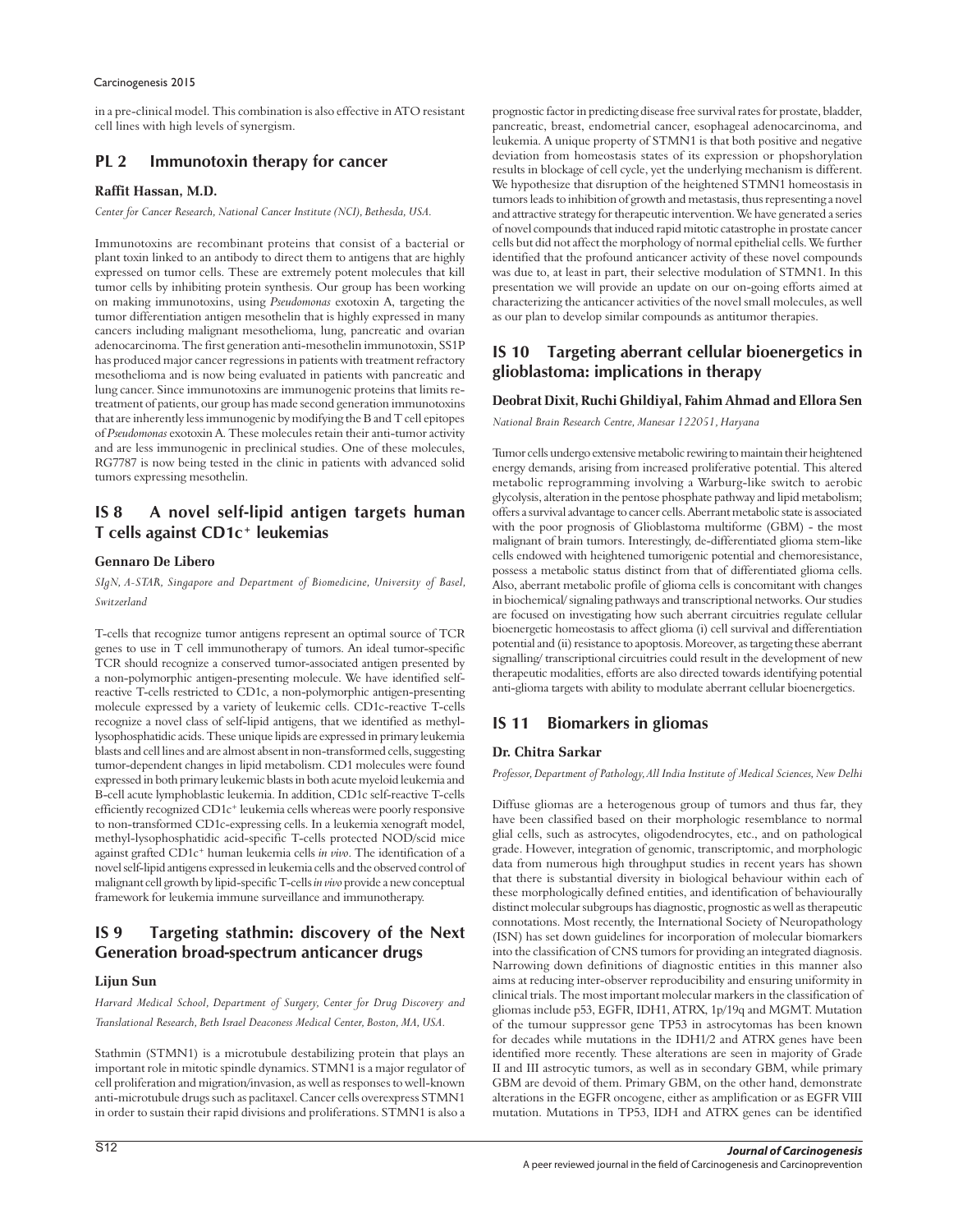by sequencing. In addition, immunohistochemistry with p53, ATRX and mutation specific IDH1 antibodies can be used as a surrogate technique, which is inexpensive and pathologist friendly. Oligodendroglial tumors are characterized by a signature set of genetic alterations viz. 1p/19q co-deletion, IDH1/2 mutation and wild-type ATRX. 1p/19q deletion is the hallmark of these tumors and is of diagnostic, prognostic and predictive value. It can be detected easily by fluorescence in situ hybridization. MGMT promoter methylation is an important epigenetic modification, relevant from a therapeutic point of view. GBMs harbouring MGMT promoter methylation are associated with a better clinical response to alkylating agents as well as better clinical outcome. Recently, mutations of the TERT gene have been reported in gliomas associated with poor prognosis. All this molecular data has served to enhance our knowledge of brain tumor development and to challenge our grading systems, underscoring the importance of developing subclassifications with prognostic and potentially therapeutic implications. A classification scheme incorporating clinical, pathologic, and molecular information may facilitate improved prognostication, development of more effective clinical trials, and rational testing of targeted therapeutics.

# **IS 12 Identification of aberrantly activated pathways in cancers**

#### **Harsha Gowda, Ph.D.**

*Wellcome Trust/ DBT India Alliance Early Career Research Fellow, Institute of Bioinformatics, Bangalore.*

Several studies over the last decade have firmly established role of aberrantly activated kinase signaling pathways in driving cancers. Cancer genome sequencing efforts have also revealed several kinases that are frequently mutated. This has resulted in development of targeted therapies that are being extensively used to treat various malignancies. Mass spectrometry offers a unique opportunity to profile global phosphoproteomic changes that can serve as a surrogate to study signaling activity in cancers. We have used this approach to identify aberrantly activated signaling pathways in various malignancies. These approaches in conjunction with cancer genome sequencing would prove useful to find putative targets to treat cancers.

# **IS 13 Differential microRNA expression in molecular subgroups of medulloblastomas and its impact on medulloblastoma biology**

#### **Neelam Shirsat**

*Advanced Centre for Treatment, Research & Education in Cancer, Tata Memorial Centre, Navi Mumbai.*

Medulloblastoma is a common primary malignant brain tumor in children. Genome wide expression profiling studies including our study has demonstrated that medulloblastoma is comprised of 4 core molecular subgroups *viz*. WNT, SHH, Group 3 and Group 4, that are not only distinct in their underlying biology but also vary in their clinical characteristics like age related incidence, presence of metastasis and survival rates. In addition to the clinical parameters, molecular classification of medulloblastomas is now necessary for better risk assessment and management of the disease. The four molecular subgroups also differ in their microRNA profiles. We have validated the differential miRNA expression in over 150 medulloblastoma. We have developed a miRNA based real time PCR assay for molecular classification, that is particularly useful for formalin fixed paraffin embedded tissues, as miRNAs are relatively resistant to fragmentation during formalin fixation. The assay has an accuracy of 97% and was validated on an independent set of FFPE tissues from DKFZ, Germany. Further, Non-WNT, non-SHH medulloblastomas over-expressing *miR-182* or under-expressing *miR-592* were found to have significantly inferior survival rates indicating utility of these two miRNAs as markers for risk stratification of medulloblastomas. The WNT subgroup medulloblastomas have the most distinctive miRNA profile. The WNT subgroup tumors overexpress a number of miRNAs like miR-193a, miR-224, miR-148a. Studies investigating the effect of expression of these miRNAs in medulloblastoma cell lines, suggest role for these miRNAs in better survival rates of the WNT subgroup medulloblastomas.

### **IS 14 Epigenetics and oral cancer: Role of histone chaperone NPM1 and acetylation**

#### **Tapas K. Kundu**

*JNCASR, India*

Epigenetic alterations in gene expression are responsible for the development and progression of vast majority of cancers, mediated mainly by changes in histone modifications and DNA methylation. Oral squamous cell carcinoma (OSCC) is one of the most common and highly aggressive malignancies worldwide, especially in India. Many groups have been trying to identify the molecular markers in OSCC that would help in the understanding of the clinical outcome of oral cancers using approaches such as high-throughput genome sequencing. However, till date, the epigenetic changes in OSCC are not well understood and there is no reliable marker for prognosis of oral cancer. We have been investigating the epigenetic alterations in OSCC. Unlike genetic alterations, epigenetic alterations are potentially reversible using inhibitors designed to target the enzymes required for the post-translational modifications of histone and non-histone proteins. We found that oral tumors showed elevated levels of a non-histone protein Nucleophosmin (NPM1) which is also a histone chaperone. Interestingly, we found that NPM1 is acetylated by histone acetyltransferase p300 and the acetylated form is significantly higher in the oral tumor tissues as compared to the adjacent normal tissues. Further, we found that NPM1 could enhance the autoacetylation of p300 thereby increasing its catalytic activity. In line with this, we also found global histone acetylation marks such as H3K9ac, H3K14ac, H2AK5ac, H3K56ac to be elevated in oral tumor tissues. We designed a water soluble inhibitor that could target p300 catalytic activity and found that it could bring about a significant reduction in the acetylation levels in oral tumors generated in nude mice consequently bringing about tumor regression. Interestingly, NPM1 is a histone chaperone and activates Pol II driven transcription. Further, acetylation of NPM1 enhances its histone chaperoning and transcriptional activation ability. We are currently trying to address the transcriptional network controlled by NPM1/AcNPM1 during oral tumorigenesis.

# **IS 15 Homology and enzymatic requirements of alternate, microhomology dependent NHEJ**

#### **Sathees C. Raghavan**

*Department of Biochemistry, Indian Institute of Science, Bangalore - 560012*

DNA double-strand breaks (DSBs) are prerequisites for the generation of chromosomal translocations in cancer. Our studies show that formation of altered DNA structures like G-quadruplexes, triplexes etc. leads to chromosomal fragility. The V(D)J recombinase, RAGs, can acts as a structure-specific nuclease, besides being sequence-specific. Further, a nonamer of V(D)J recombination enhances RAG cleavage on non-B DNA and the sequence of such a structure itself can direct RAG activity. Non-homologous DNA end joining (NHEJ) is one of the major DNA double-strand break (DSB) repair pathways in higher eukaryotes. Alternative NHEJ (A-NHEJ) has been proposed as a possible cause for the generation of chromosomal translocations in cancer. However, little is known whether alternative NHEJ can be operative when classical NHEJ machinery is intact. Besides, it appears that there is not much consensus over its presence and relevance in normal cells. Therefore, several aspects of the alternative NHEJ are still need to be resolved. For example, its precise mechanism and the microhomology length requirements are yet to be fully uncovered. Although, there are independent studies showing the involvement of multiple proteins using knock down or knock out strategies, involvement of suggested proteins needs to be confirmed in a biochemical system. In the present study, we have established a cell-free repair assay system to investigate alternative NHEJ using which we demonstrate that MMEJ is operative even in the presence of classical NHEJ machinery. More importantly, we provide the evidence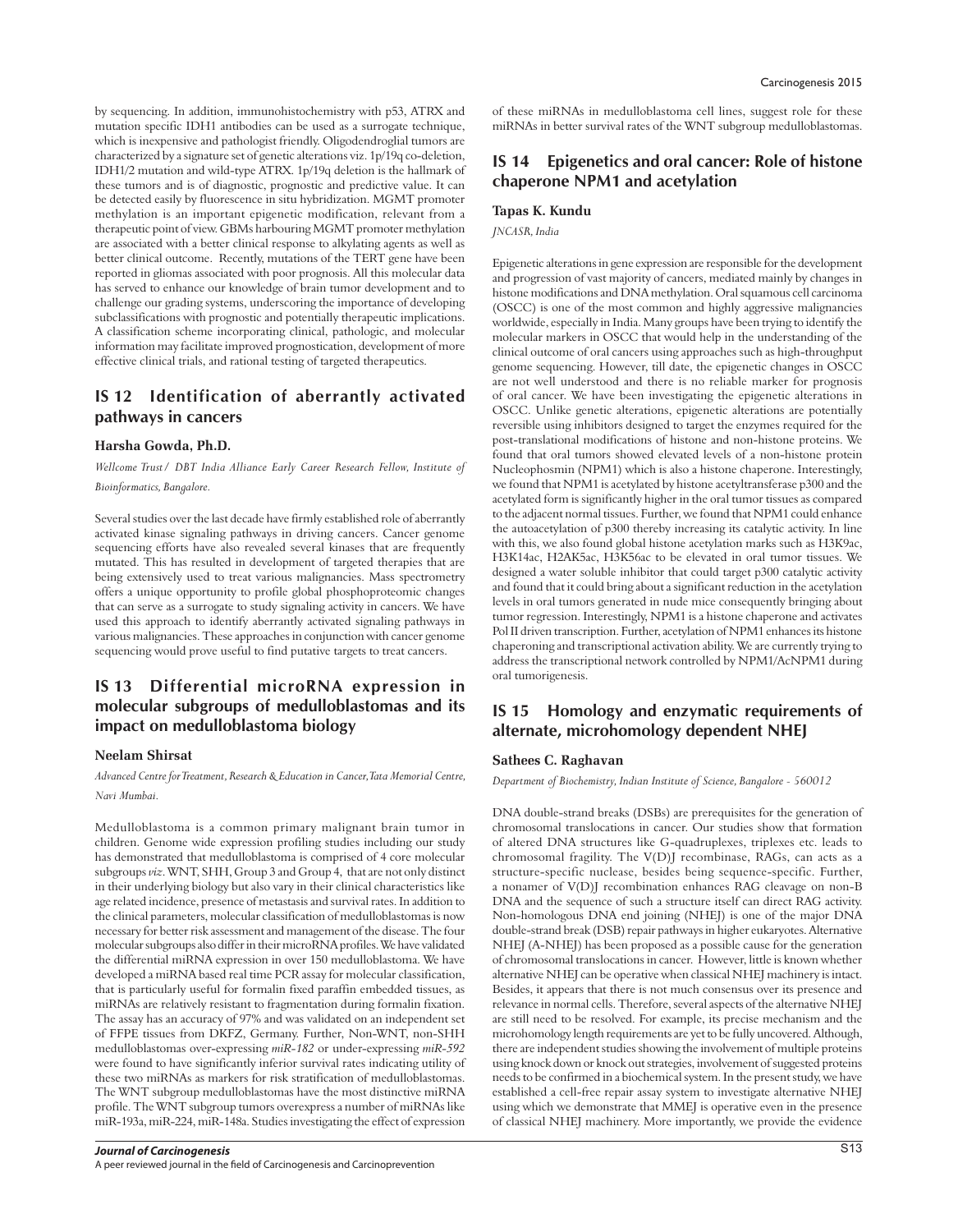#### Carcinogenesis 2015

that MMEJ operates not only in cancer cells, but also in normal cells. A minimum of 5 nt microhomology is required for MMEJ to operate. In a direct demonstration for the first time, we show that MMEJ is dependent on MRE11, NBS1, LIGASE III, XRCC1, FEN1 and PARP1 both *in vitro* and inside cells, while C-NHEJ proteins like, DNA-PKcs, KU70, KU80, XRCC4 and LIGASE IV were dispensable. Thus, we define the enzymatic and homology requirements of microhomology mediated A-NHEJ in normal and cancer cells.

# **IS 16 Targeting the anchorage-independent growth of cancer cells: Links with stemness**

### **Annapoorni Rangarajan**

*Associate Professor, Department of Molecular Reproduction, Development and Genetics, Indian Institute of Science, Bangalore 560012, India. Email: anu@mrdg.iisc.ernet.in*

Normal epithelial cells require attachment for cell growth; matrixdetachment triggers a form of apoptosis termed as 'anoikis'. In contrast, acquisition of anoikis-resistance is a hallmark of solid tumors that facilitates survival of cancer cells in circulation, as well as growth at distant sites. Therefore, understanding the molecular mechanisms that contribute to anoikis-resistance is likely to identify novel therapeutic targets to curb cancer spread. Recent studies have, interestingly, uncovered that even within the normal epithelia, there exists a very small population of cells that can survive matrix-detachment and generate three-dimensional structures when cultured in suspension in vitro. Such floating spheroids generated by normal human mammary epithelial cells (HMECs) have been termed as "mammospheres" which are enriched in stem/progenitor cells. Furthermore, studies in the past decade have revealed that even within cancers, only the sub-population of *cancer stem cells* that are enriched in stemness properties appear to be capable of generating 3-dimensioanl spheroids in vitro and tumor initiation in vivo. Thus, anchorage-independent growth appears to be linked with stemness properties. Therefore, we exploited the 'mammosphere' system to try to decipher the molecular mechanisms that contribute to anoikis-resistant growth. Signaling mechanisms that enable cancer cell growth in 3-dimension, their links to stemness and drug resistance, as well as strategies to target them will be discussed.

# **PL 3 Cervical cancer screening in India**

### **Surendra S. Shastri, MBBS; MD; DPh; DHA**

*Department of Preventive Oncology, Tata Memorial Hospital, TMC, Mumbai.*

Despite a large burden of cervical cancer developing countries are not in a position to set up organized cytology-based cervical screening programmes due to lack of infrastructure and trained personnel, and issues related to quality assurance and costs. In the last one decade VIA and HPV testing have been tested in a number of developing countries. At least three randomized controlled trials have demonstrated a significant mortality benefit following cervical screening by either VIA or HPV testing. A single round of VIA screening performed by trained nurses in Dindigul district of Southern India resulted in a significant 35% reduction in mortality from cervical cancer. A single round of HPV testing performed by technicians in Osmanabad district in western India, showed a significant 48% mortality reduction. Another RCT from Mumbai district also in western India demonstrated a significant 31% cervical cancer mortality reduction after 4 rounds of VIA screening performed by trained PHWs at 24-month interval. These studies present 3 attractive options for cervical screening in developing countries. In situations where only a single round of screening is feasible, the best option would be HPV-DNA testing. In situations where adequate number of trained nurses could be deployed to 'screen and treat', VIA testing followed by colposcopy and cryotherapy should be the choice. The third and most cost-effective and widely implementable strategy for cervical cancer control in developing countries would be four rounds of biennial VIA screening by PHWs. The Indian States of Tamil Nadu and Sikkim have already started statewide organized cervical screening with VIA. Neighboring country Bangladesh is also piloting a VIA-based national cervical screening program.

# **IS 17 Clinical aspects and advances In the treatment of locally advanced head and neck squamous cell carcinoma**

### **Victoria Villaflor**

*Department of Medicine, University of Chicago, USA*

Head and neck squamous cell carcinoma (SCCHN) worldwide is the 6<sup>th</sup> leading cause of death. There are approximately, 550,000 new cases annually. In the USA there are approximately 55,000 new cases with approximately 12,000 deaths annually [1, 2]. Most of these patients will present with locally or locoregionally advanced disease. Many of these patients will be offered curative intent therapy using multidisciplinary approaches including surgery; radiotherapy and chemotherapy [3]. Sadly, cure rates do remain poor for locoregionally advanced SCCHN not related to Human Papillomavirus (HPV). Concurrent chemoradiotherapy has become a standard of care for patients with locoregionally advanced, non-metastatic disease. Concurrent chemoradiotherapy demonstrated an 8% absolute improvement in 5-year overall survival of concurrent chemoradiotherapy over radiotherapy alone [4]. Additionally, high objective response rates with neoadjuvant chemotherapy have been observed demonstrating chemotherapy-sensitivity in locoregionally advanced SCCHN. None-the-less, the same meta-analysis demonstrated on 2.4% improvement in 5-year overall survival not statistically significant [4]. Further studies evaluating neoadjuvant chemotherapy using a three-drug regimen of docetaxel, cisplatin, and 5-fluorouracil (TPF) compared to cisplatin and 5-fluorouracil have demonstrated an advantage to TPF [5, 6]. Further studies, including DECIDE and PARADIGM have failed to demonstrate a statistically significant benefit with neoadjuvant chemotherapy compared to no neoadjuvant chemotherapy but, are often criticized for early closure, and heterogeneity of patients [7, 8]. Hence, neoadjuvant chemotherapy remains controversial. More recently, there has appeared to be an increase in HPV-positive oropharyngeal cancers. HPV-positive patients who have a 10 pack year or less of tobacco use, have a greater than 80% 5 year overall survival [9]. These improved outcomes have suggested that toxic multimodality treatment regimens may be deintensified in order to prolong survival while minimizing toxicity. Previous studies have suggested that response to induction chemotherapy is a reliable prognosticator for outcome following definitive treatment. ECOG 1308, a phase II study involved 90 patients with stage III/IV HPV-positive oropharyngeal squamous cell carcinoma was recently presented at ASCO 2014 meeting. The study stratified patients based on response to neoadjuvant chemotherapy to receive either 70 or 54 GY IMRT. At 2 years, overall survival favored the low-dose group over standard-dose (93% vs 87%) and progression–free survival (80% vs 65%) also favored low-dose group [10]. These results are provocative, and further study is ongoing evaluating the role of reduced therapy in this subset of HNSCC patients.

#### Bibliography

- 1. A. Jemal, F. Bray, M.M. Center, J. Ferlay, E. Ward, D. Forman, Global cancer statistics, CA: a cancer journal for clinicians, 61 (2011) 69-90.
- 2. R. Siegel, J. Ma, Z. Zou, A. Jemal, Cancer statistics, 2014, CA: a cancer journal for clinicians, 64 (2014) 9-29.
- 3. V. Saloura, A. Langerman, S. Rudra, R. Chin, E.E. Cohen, Multidisciplinary care of the patient with head and neck cancer, Surgical oncology clinics of North America, 22 (2013) 179-215.
- 4. J.P. Pignon, A. le Maitre, E. Maillard, J. Bourhis, M.-N.C. Group, Metaanalysis of chemotherapy in head and neck cancer (MACH-NC): an update on 93 randomised trials and 17,346 patients, Radiotherapy and oncology : journal of the European Society for Therapeutic Radiology and Oncology, 92 (2009) 4-14.
- 5. M.R. Posner, D.M. Hershock, C.R. Blajman, E. Mickiewicz, E. Winquist, V. Gorbounova, S. Tjulandin, D.M. Shin, K. Cullen, T.J. Ervin, B.A. Murphy, L.E. Raez, R.B. Cohen, M. Spaulding, R.B. Tishler, B. Roth, C. Viroglio Rdel, V. Venkatesan, I. Romanov, S. Agarwala, K.W. Harter, M. Dugan, A. Cmelak, A.M. Markoe, P.W. Read, L. Steinbrenner, A.D. Colevas, C.M. Norris, Jr., R.I. Haddad, T.A.X.S. Group, Cisplatin and fluorouracil alone or with docetaxel in head and neck cancer, The New England journal of medicine, 357 (2007) 1705-1715.